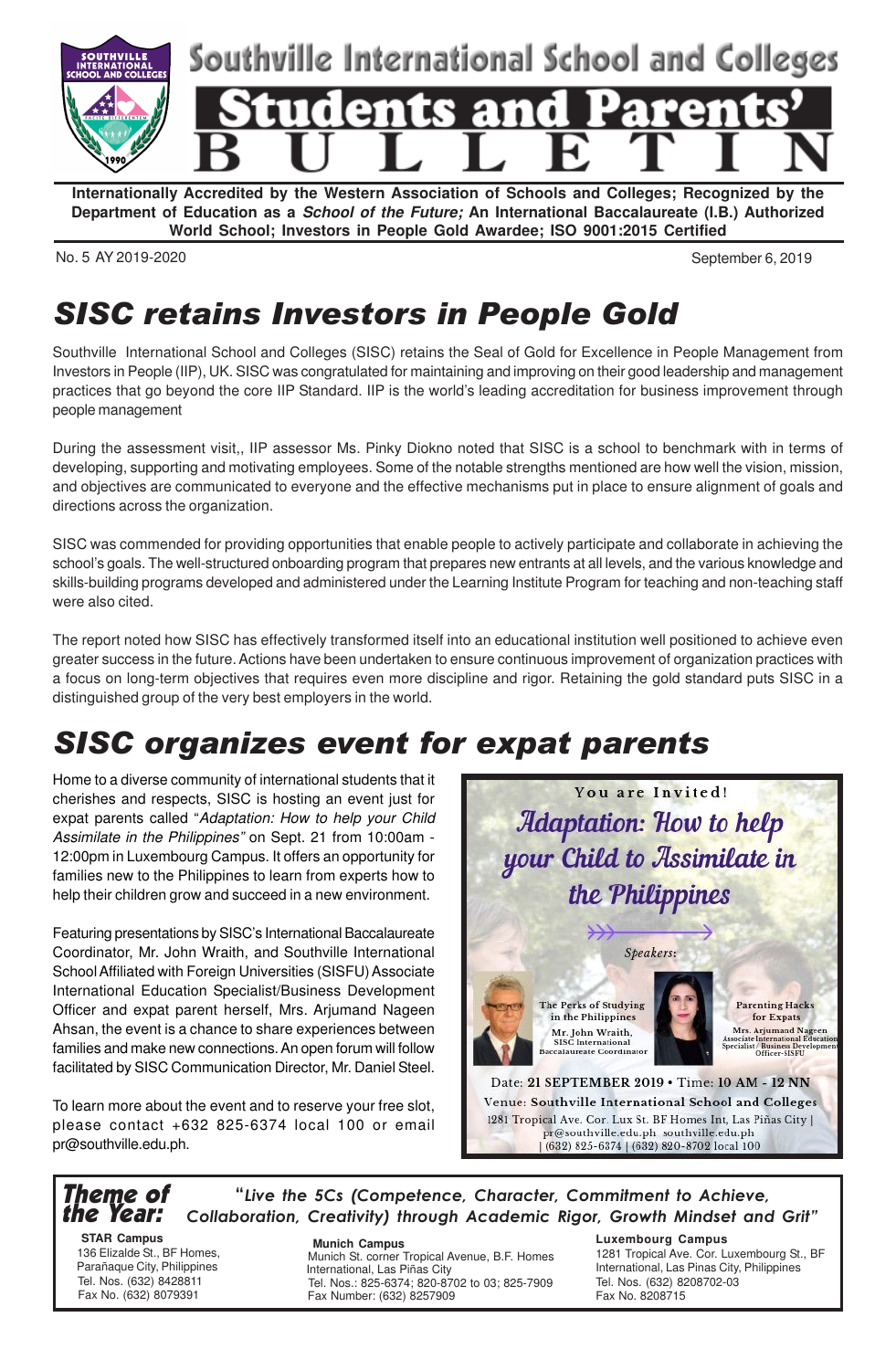

Students & Parents' Bulletin No. 5 AY 2019-2020

September 6, 2019 P. 2

## Calling parents of Grs. 3 - 5

SISC views the relationship it has with its students' parents and families as a partnership - a partnership created to help the students be successful. SISC also knows that when parents are informed, students benefit. Therefore, all parents of Grades 3, 4 & 5 students are invited to A Coffee Chat and Orientation on September 14, 2019, 9:00 a.m., at the Luxembourg Hall. This is a wonderful opportunity for parents to meet each other and to meet their children's teachers. They will also be oriented to the school's academic goals, important policies, classroom environment & daily activities, and ask questions or share their concerns. We hope to see you there!

## SISC ramps up efforts against dengue

The government has declared dengue as a national epidemic. As of August 2019, the National Disaster Risk Reduction and Management Council (NDRRMC) has reported that there are already 88,598 cases nationwide.

In this regard, we would like to inform you that as part of SISC's Campus Management program, several activities are being undertaken to ensure that our stakeholders are safe from the threat of dengue inside the school.

1. A reputable pest control company has always been hired to do fogging in all campuses, including the dormitories, twice a month.

2. Localized pest control is done every end of the day using pesticides.

3. There are no open containers with water or stagnant water left anywhere in the campuses. 4. Weekly inspection of all campuses is conducted by the Housekeeping Personnel and Security Team.

As an additional measure, children are encouraged to use anti-mosquito lotion, and wear jackets and long socks until such time that this national epidemic is put in complete control.

We enjoin the entire community to be one with us in ensuring that the campus is safe. Please report immediately any possible places where mosquitos can breed.

The fight against Dengue is ON! Be one with us!

## Learn to cook Italian style in SISFU

Southville International School affiliated with Foreign Universities (SISFU) is offering a Spanish Cuisine Lecture and Demo on September 11, 2019 from 9:00 am to 12:00 noon.

If you are looking to bring some of that Spanish flair to your dinner table, send an email to

## Thank you for attending the Parents Orientation

We would like to thank all the parents and guardians of students who attended the Grade 6 PASS Orientation/Coffee Chat & Family Bonding last August 31, 2019. Your presence and active participation in the activity signify your strong commitment to be a vital part of the SISC community.

## CGS illuminates way to maturity

The Comprehensive Growth Series (CGS) is probably the most popular guidance program in SISC. Amidst the beauty of nature, the students get to develop their character and enhance their intrapersonal and interpersonal skills in an atmosphere of trust, acceptance, warmth, and openness. They gain courage to face the pressures and demands of their difficult and confusing age assured that their friends, classmates, teachers, and family will be there to support them.

The CGS is ongoing for the different levels and we appeal to the parents of the classes and batches which will have their CGS to allow their children to join in the process as they mature into fine men and women we want them to become.

**kassandra\_dejesus@southville.edu.ph or call 0998-9635284.** Buen Provecho!